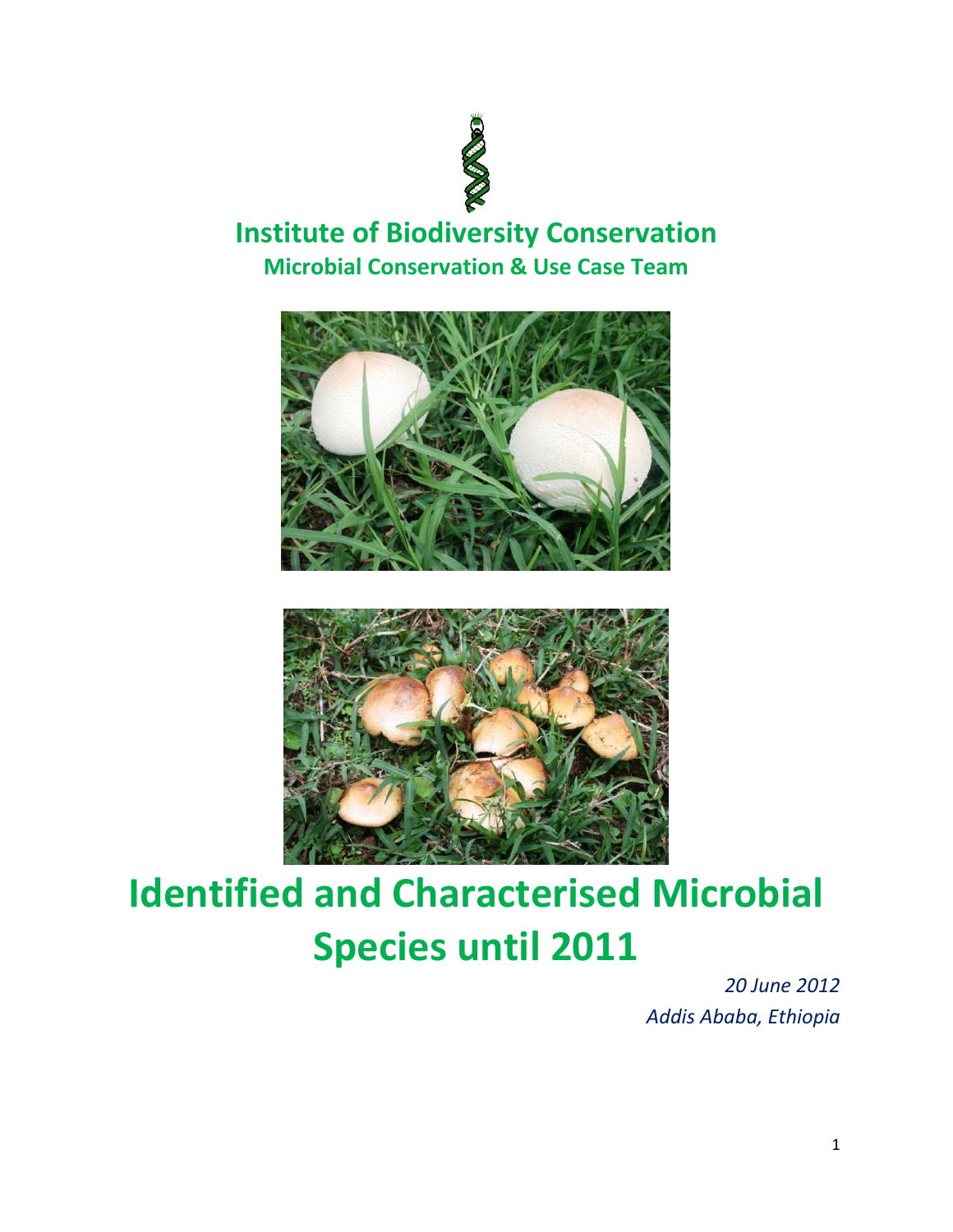| <b>No</b> | <b>Identified species by 16S rRNA</b>           |
|-----------|-------------------------------------------------|
|           | <b>Archeae</b>                                  |
| 1.        | Candidatus Nitrososphaera gargensis (EU281335)  |
| 2.        | unclassified (AF255608)                         |
| 3.        | unclassified Thermococcus (AX135459)            |
|           | <b>Bacteria</b>                                 |
| 1.        | Acidithiobacillus ferrooxidans (AF387301)       |
| 2.        | Acidosphaera rubrifaciens (EF029087)            |
| 3.        | Acinetobacter johnsonii (AB099655)              |
| 4.        | Acrocarpospora sp. (AF498707)                   |
| 5.        | Actinobacterium MSI70 (EU1992340)               |
| 6.        | Actinobacterium WJ25 (AY495954)                 |
| 7.        | Actinoplanes globisporus (AB037003)             |
| 8.        | Actinosingapura polymorpha (AF237815)           |
| 9.        | Aerothermobacter marianas (AB011495)            |
| 10.       | Anaeromyxobacter sp. (CP000769)                 |
| 11.       | Arthrobacter atrocyaneus (AY605543)             |
| 12.       | Azospira restricta (DQ974114)                   |
| 13.       | Azospirillum sp. (AB114191)                     |
| 14.       | Bacillus sp. (AY557616)                         |
| 15.       | Bacteriovorax sp. (AY294220)                    |
| 16.       | Bosea sp. (AJ968693)                            |
| 17.       | Candidatus Nitrospira bockiana (EU084879)       |
| 18.       | Cellvibrio fibrivorans (AB332414)               |
| 19.       | Cupriavidus necator (AM260480)                  |
| 20.       | Desulfacinum sp. (AF170418)                     |
| 21.       | Ferrimicrobium acidiphilum (AF251436, AY673309) |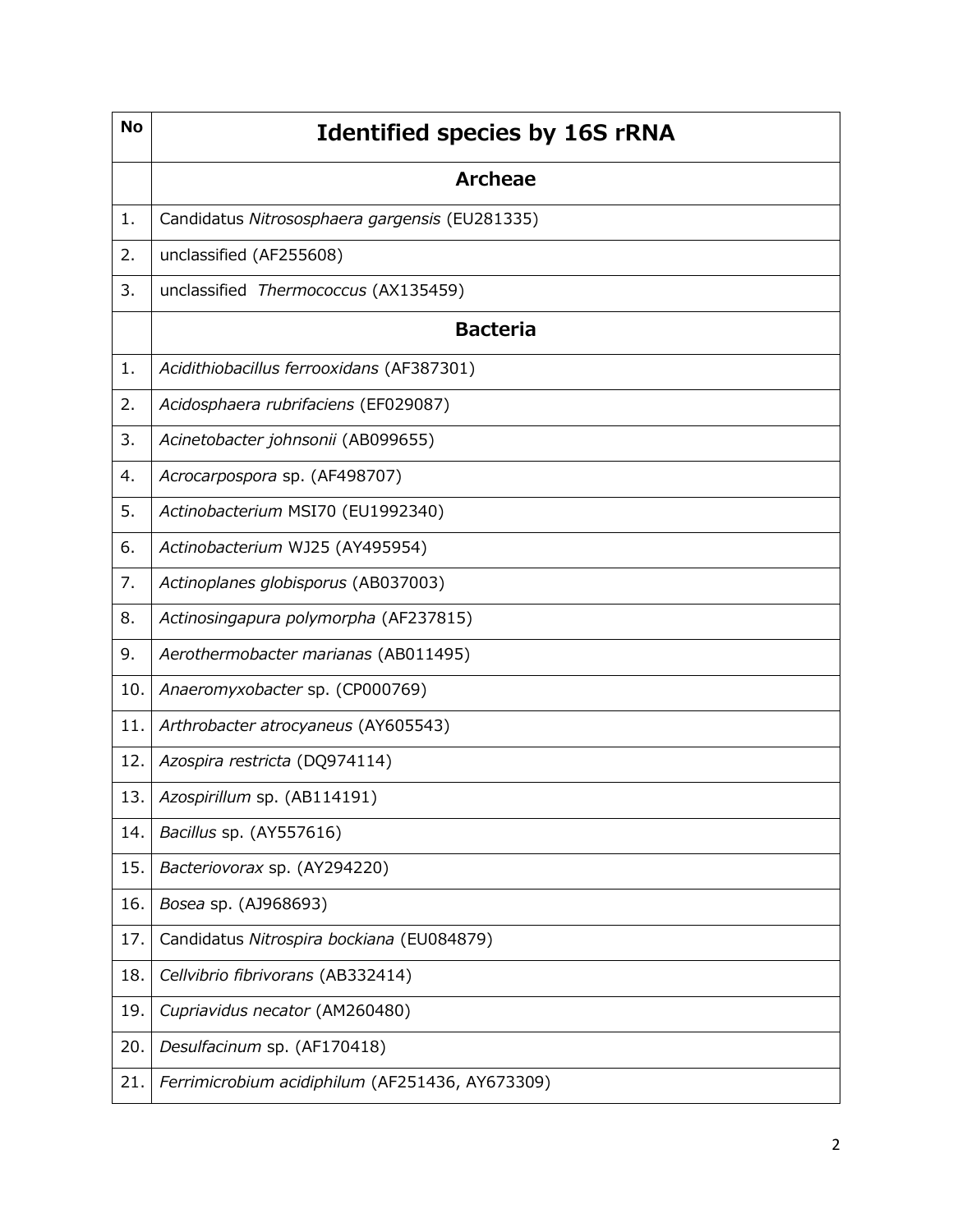| 22. | Flexibacter filiformis (AB078049)      |
|-----|----------------------------------------|
| 23. | Flexibacter sancti (AB078068)          |
| 24. | Flexibacter tractuosus (AB078072)      |
| 25. | Frankia sp. (CP000820)                 |
| 26. | Geothrix fermentans (U41563)           |
| 27. | Glaciecola sp. (DQ659447)              |
| 28. | Haemophilus parainfluenzae (EU083530)  |
| 29. | Haliangium tepidum (AB062751)          |
| 30. | Kaistobacter terrae (AB258386)         |
| 31. | Kibdelosporangium aridum (AJ311174)    |
| 32. | Leptolyngbya sp. (DQ786166)            |
| 33. | Limnobacter sp. (EF540452)             |
| 34. | Longilinea arvoryzae (AB243673)        |
| 35. | Lysobacter taiwanensis (DQ323664)      |
| 36. | Mesorhizobium sp. (CP000390)           |
| 37. | Methylobacterium sp. (DQ838528)        |
| 38. | Microbacterium sp. (AY547556)          |
| 39. | Mycobacterium sp. (DQ083240)           |
| 40. | Nocardioides sp. (EF623863)            |
| 41. | Paracoccus sp. (AM084041)              |
| 42. | Parvularcula sp. (EU346850)            |
| 43. | Phenylobacterium lituiforme (AY534887) |
| 44. | Phenylobacterium sp. (AM411917)        |
| 45. | Pleurocapsa sp. (DQ293994, DQ658927)   |
| 46. | Prevotella melaninogenica (AY323525)   |
| 47. | Propionibacterium acnes (AE017283)     |
| 48. | Pseudomonas putida (CP000926)          |
| 49. | Pseudomonas sp. (EF198249)             |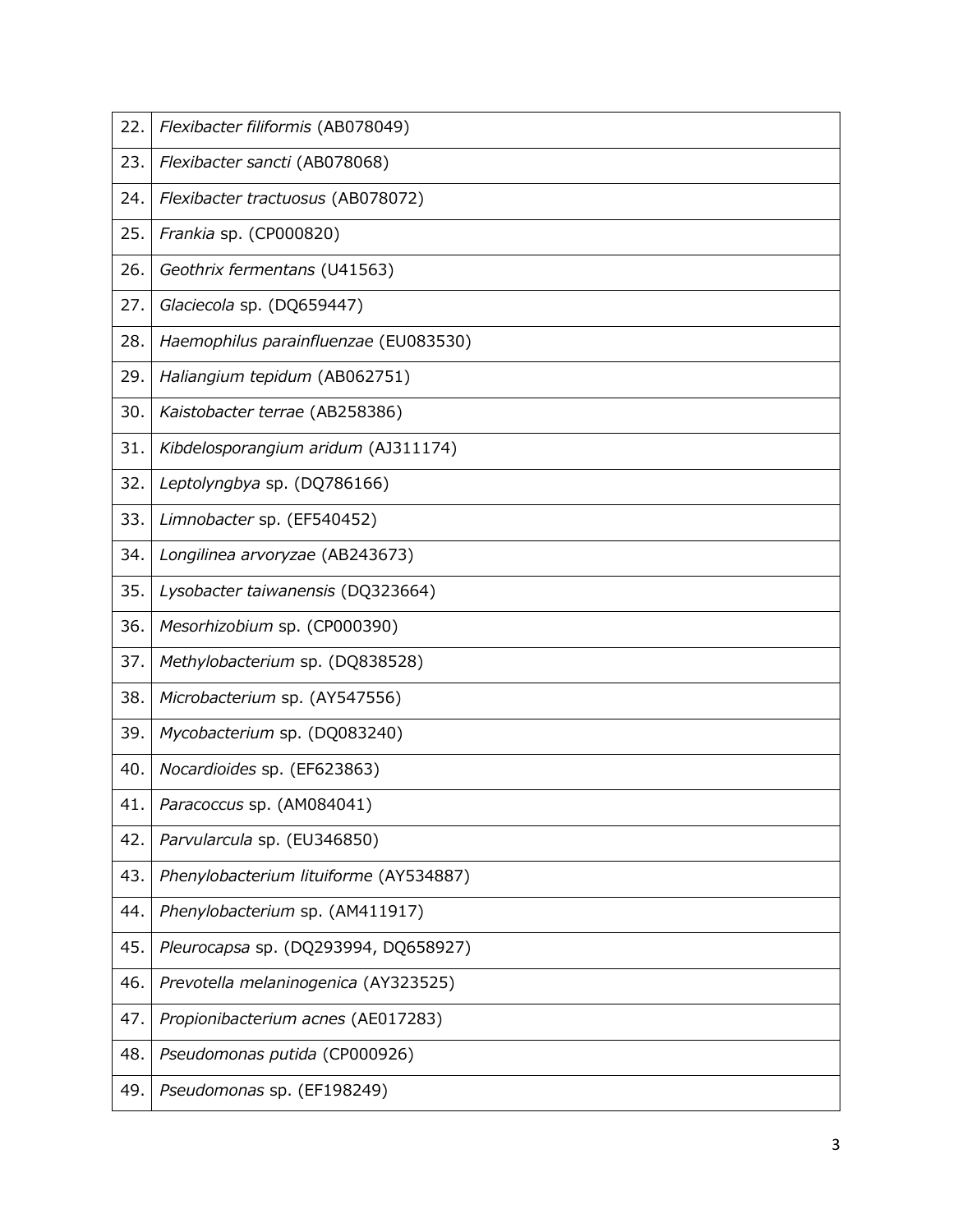| 50. | Pseudonocardia sp. (DQ448727, EU274355)                                   |
|-----|---------------------------------------------------------------------------|
| 51. | Rhodoplanes elegans (AF487437)                                            |
| 52. | Rhodothermus marinus (X80994)                                             |
| 53. | Roseiflexus castenholzii (CP000804)                                       |
| 54. | Ruminococcus flavefaciens (CC820600)                                      |
| 55. | Shewanella amazonensis (CP000507)                                         |
| 56. | Shewanella putrefaciens (CP000503)                                        |
| 57. | Sphaerobacter thermophilus (AJ420142)                                     |
| 58. | Sphingobacterium sp. (AM411962, AM41196)                                  |
| 59. | Staphylococcus epidermidis (CP000029, AL449923)                           |
| 60. | Tepidanaerobacter syntrophicus (AB106354)                                 |
| 61. | Thermaerobacter sp. (AF391972, AY094621, AF343566)                        |
| 62. | Thermaerobacter subterraneus (AF343566, AY960767)                         |
| 63. | Thermobaculum terrenum gen. nov., sp. Nov. (AF391972, AF498707, AF343566) |
| 64. | Thermoleophilum album (AJ458463)                                          |
| 65. | Trichodesmium erythraeum (CP000393)                                       |
| 66. | unclassified Leptolinea (AB109438)                                        |
| 67. | unclassified (AM749787, X68467, AY765999, AY234624)                       |
| 68. | unclassified (AB245338, AF498719, AY234767, AM749787, X68467, AY234726,   |
|     |                                                                           |
|     | AY234624, AM74978)                                                        |
| 69. | unclassified (AB245375, AJ242834)                                         |
| 70. | unclassified (AB246770)                                                   |
| 71. | unclassified (AF498696)                                                   |
| 72. | unclassified (AJ244807, D86512)                                           |
| 73. | unclassified (AM180163)                                                   |
| 74. | unclassified (AY234519)                                                   |
| 75. | unclassified (AY234571, AY673312)                                         |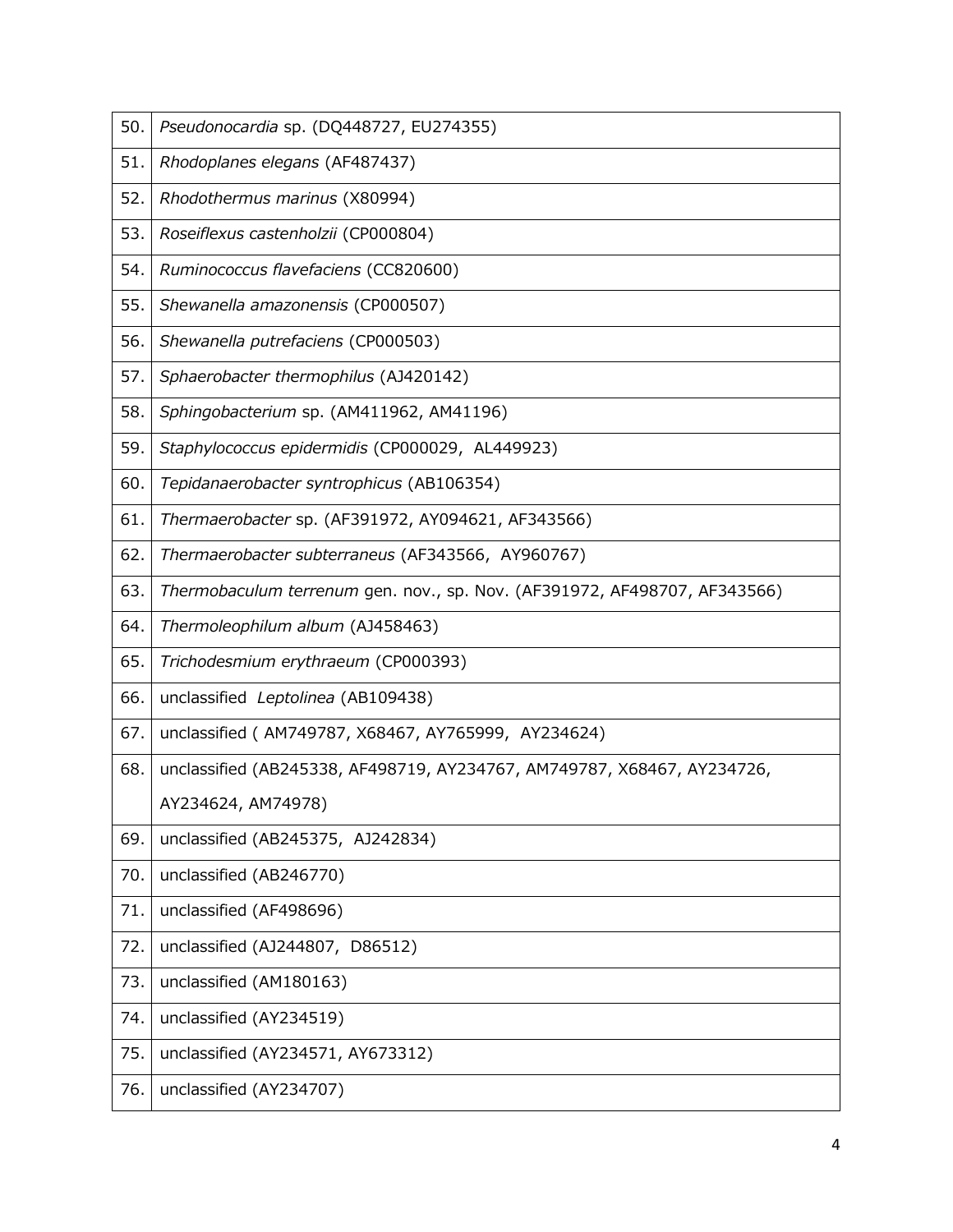| 77. | unclassified (AY960767, EU370951)     |
|-----|---------------------------------------|
| 78. | unclassified (EF636199, EF636191)     |
| 79. | unclassified (X68456, AY673309)       |
| 80. | unclassified Desulfosalina (DQ067422) |
| 81. | unclassified Ktedonobacter (AM180158) |
| 82. | Xanthomonas sp. (AF139997)            |
|     | <b>Identified Bacteria by BIOLOG</b>  |
|     | <b>Bacteria</b>                       |
| 1.  | Achromobacter cholinophagum           |
| 2.  | Acidovorax delafieldi                 |
| 3.  | Acinetobacter baumanii/ geospecies    |
| 4.  | Acinetobacter geospecies 14           |
| 5.  | Actinobacillus salphingitidis         |
| 6.  | Aeromonas encheleia                   |
| 7.  | Arcanobacterium bernardiae (CDC. 2)   |
| 8.  | Bacillus anthracis subgroup A         |
| 9.  | Bacillus anthracis subgroup C         |
| 10. | Bacillus anthracis subgroup D         |
| 11. | Bacillus cereus/thuringiensis A       |
| 12. | Bacillus cereus/thuringiensis B       |
| 13. | Bacillus cereus/thuringiensis C       |
| 14. | <b>Bacillus fastidious</b>            |
| 15. | Bacillus megaterium A                 |
| 16. | <b>Bacillus mycoides</b>              |
| 17. | Bacteriodes thetaiotaomicron          |
| 18. | Brevibacterium otitidis               |
| 19. | Brevundimonas vesicularis             |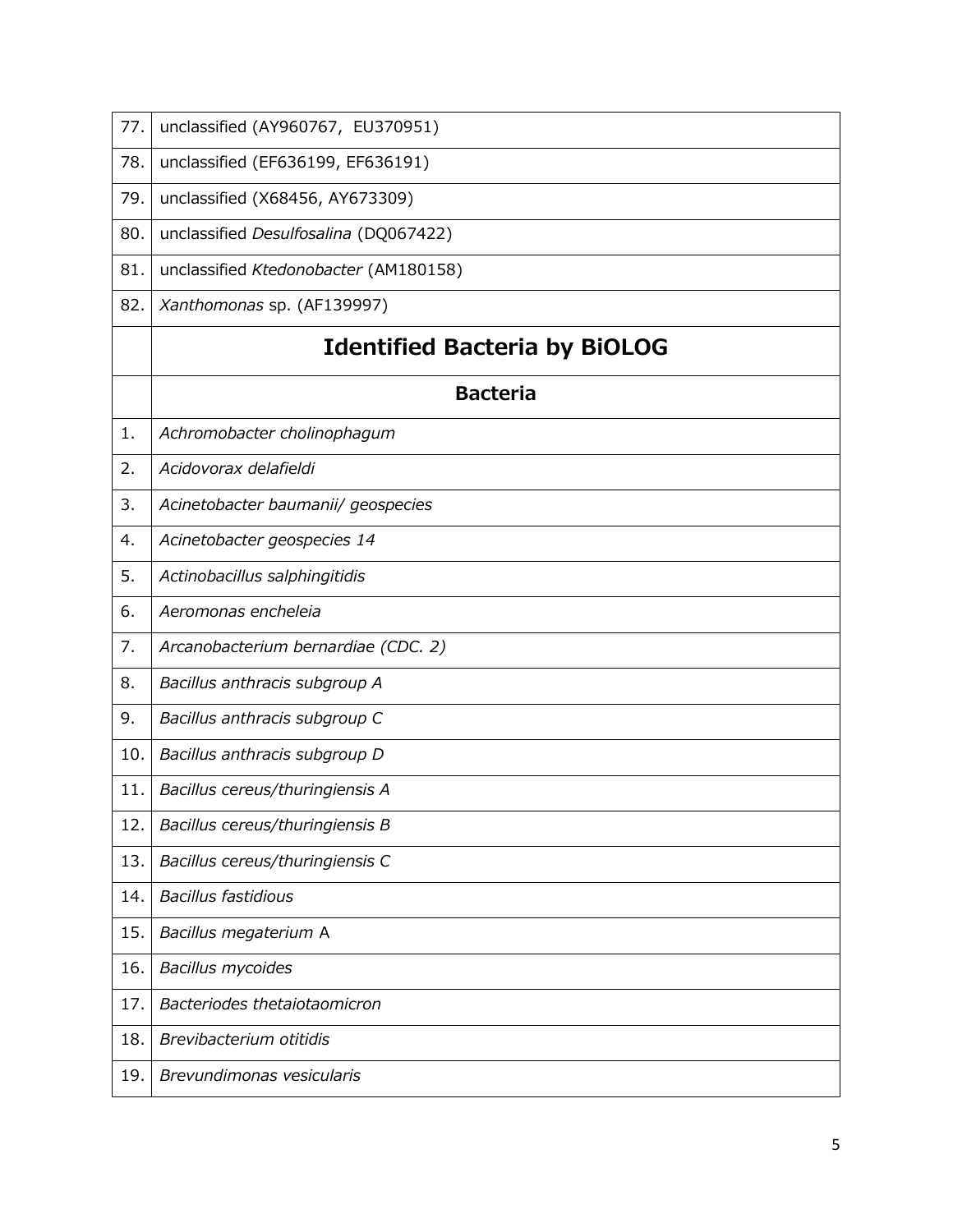| 20. | Burkholderia cepacia                     |
|-----|------------------------------------------|
| 21. | Burkholderia gladioli                    |
| 22. | Burkholderia glathei                     |
| 23. | Burkholderia glumae                      |
| 24. | Butryrivibrio fibrisolvens               |
| 25. | Campylobacter coli                       |
| 26. | Campylobacter jejuni                     |
| 27. | Catonella morbi                          |
| 28. | CDC group EF- 4 (Nesseria)               |
| 29. | Cellulomonas flavigena                   |
| 30. | Cellulosimicrobium cellulans             |
| 31. | Chryseobacterium indoltheticum           |
| 32. | Citrobacter sp.                          |
| 33. | Clavibacter agropyri                     |
| 34. | Clostridium aminovalericum               |
| 35. | Clostridium/Eubacterium species          |
| 36. | Comamonas testosteroni                   |
| 37. | Corynebacterium afermentans ss afermenta |
| 38. | Corynebacterium jeikeium                 |
| 39. | Corynebacterium lipophiloflavum          |
| 40. | Corynebacterium mastitidis               |
| 41. | Corynebacterium nitrilophilus            |
| 42. | Corynebacterium urealyticum              |
| 43. | Cytophaga fermentans                     |
| 44. | Deinococcus radiopugnans                 |
| 45. | E. coli                                  |
| 46. | E. coli (USP5-7085)                      |
| 47. | E. coli non-toxigenic                    |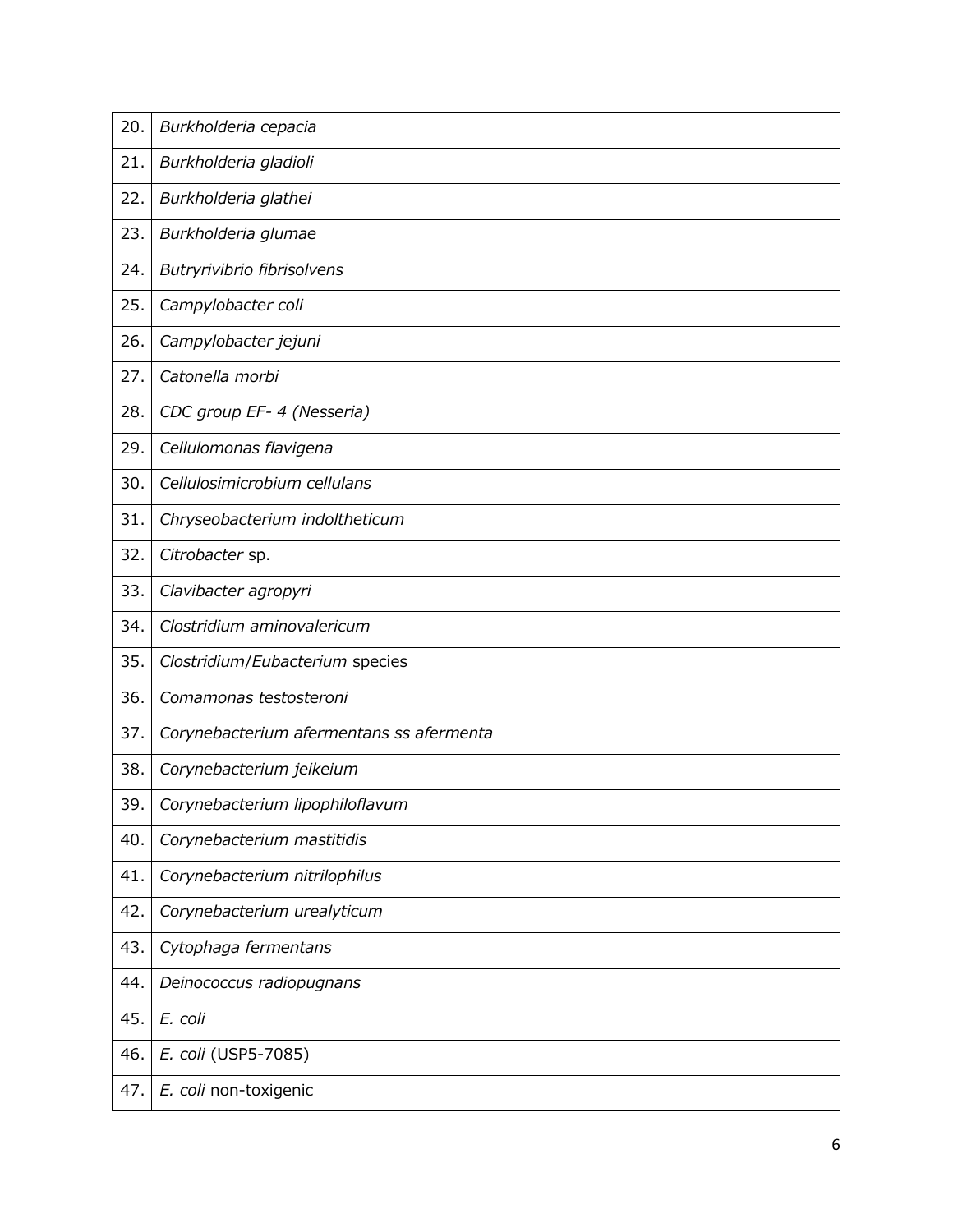| 48.  | E. coli O26:H11                        |
|------|----------------------------------------|
| 49.  | E. coli 048:H21                        |
| 50.  | E. coli 0111: H- or 0111:H8            |
| 51.  | E. coil O157:H7                        |
| 52.  | E. coli O157:H7 glucuronidase positive |
| 53.  | Enterobacter asburiae                  |
| 54.  | Enterobacter cloacae                   |
| 55.  | Enterobacter gergoviae                 |
| 56.  | Enterobacter intermedius               |
| 57.  | Enterobacter nimipressuralis           |
| 58.  | Enterococcus avium                     |
| 59.  | Enterococcus gallinarum                |
| 60.  | Escherichia vulneris                   |
| 61.  | Flavimonas oryzihabitans               |
| 62.  | Flavobacterium ferrugineum             |
| 63.  | Fusobacterium necrogenes               |
| 64.  | Gordonia rubropertinctus               |
| 65.  | Gordonia sputi                         |
| 66.  | Hydrogenophaga taeniospiralis          |
| 67.1 | Klebsiella sp.                         |
| 68.  | Kocuria kristinae                      |
| 69.  | Leifsonia aquatica                     |
| 70.  | Leuconostoc citreum                    |
| 71.  | Leuconostoc gelidum                    |
| 72.  | Leuconostoc lactis                     |
| 73.  | Megaspaera elsdenii                    |
| 74.  | Microbacterium terregens               |
| 75.  | Micrococcus luteus (ATCC 9341)         |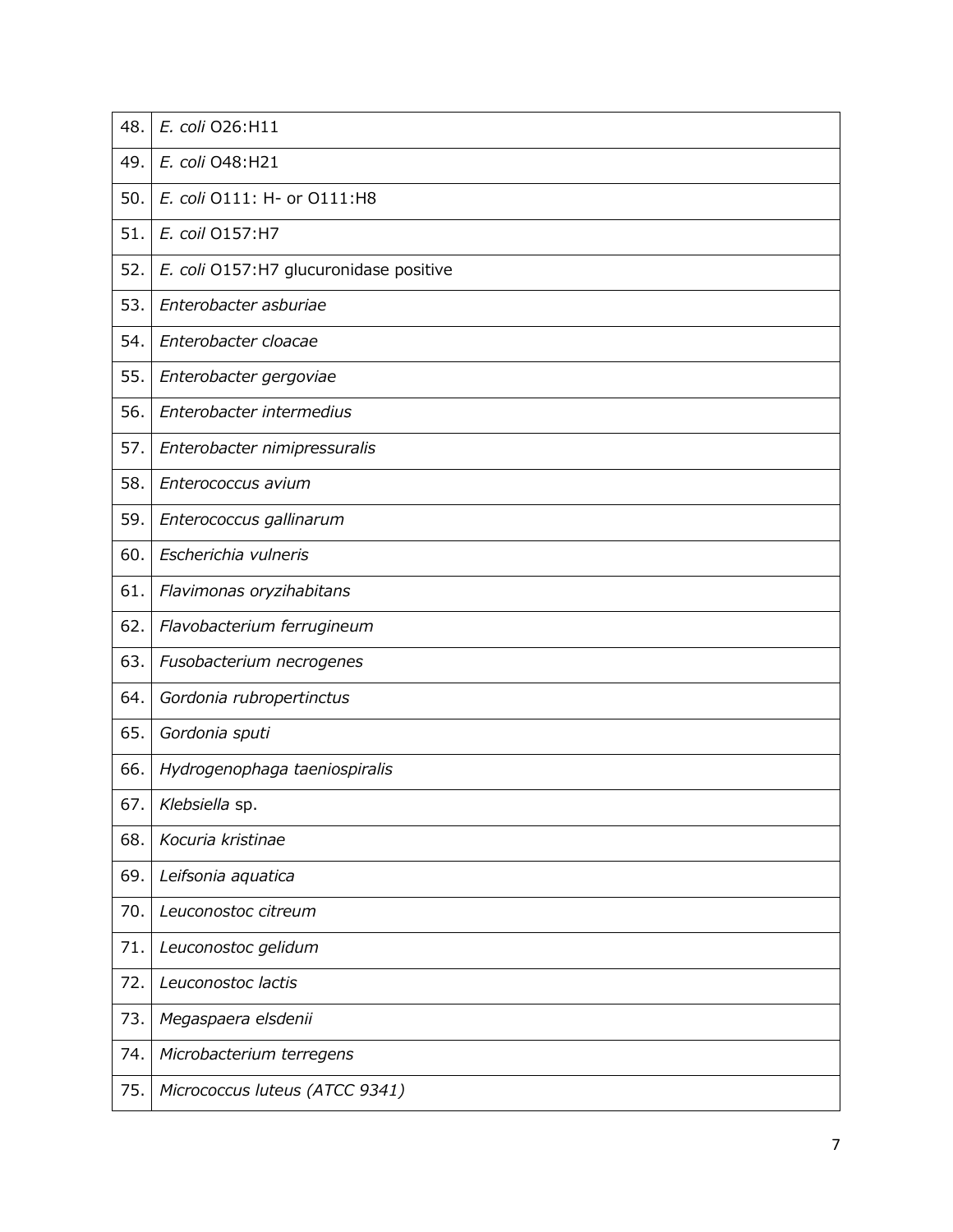| 76. | Paenibacillus validus              |
|-----|------------------------------------|
| 77. | Pantoea dispersa                   |
| 78. | Pasteurella aerogenes              |
| 79. | Pediococcus pentosaceus            |
| 80. | Pedobacter heparinus               |
| 81. | Propionibacterium acidipropionici  |
| 82. | Pseudomonas fluorescens biotype A  |
| 83. | Pseudomonas fluorescens biotype G  |
| 84. | Pseudomonas mephitica              |
| 85. | Pseudomonas syringae pv persicae   |
| 86. | Pseudomonas syringae pv syringae   |
| 87. | Pseudomonas syringae pv zizaniae   |
| 88. | Pseudomonas viridilivida           |
| 89. | Psuedomonas spinosa (Burkholderia) |
| 90. | Ralstonia paucula                  |
| 91. | Rhizobium radiobacter              |
| 92. | Rhizobium rhizogenes               |
| 93. | Rhizobium vitis (bv 3)             |
| 94. | Rhodococcus australis              |
| 95. | Rhodococcus coprophilus            |
| 96. | Rhodococcus rhodochrous            |
| 97. | Salmonella arizonae                |
| 98. | Salmonella cholera suis            |
| 99. | Salmonella gp 3B (diarizonae)      |
| 100 | Shingomonas macrogoltabidus        |
| 101 | Shingomonas yanoikuyae             |
| 102 | Shingomonas yanoikuyae             |
| 103 | Sphingobacterium spiritovorum      |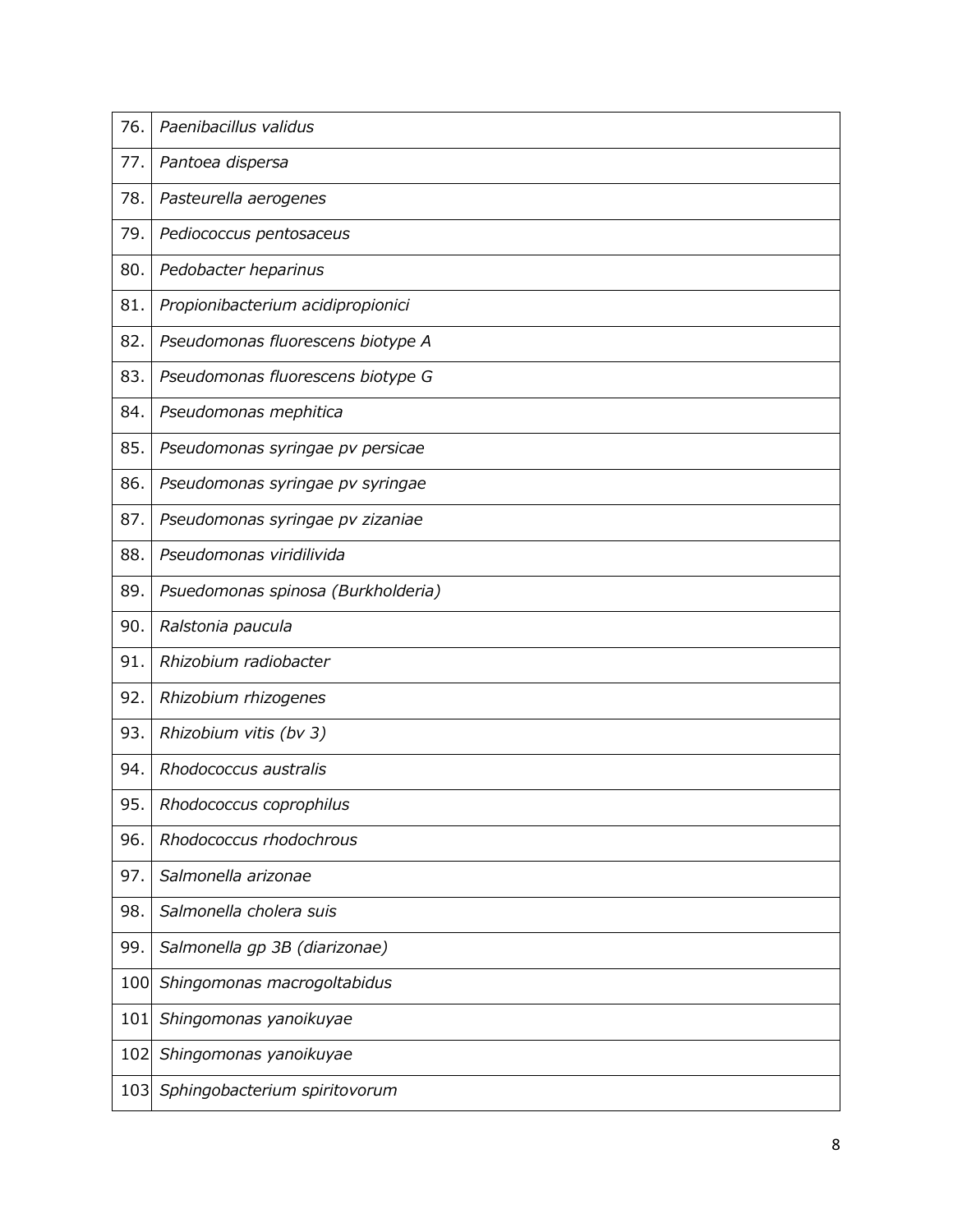| 104 | Sphingomonas macrogoltabidus               |
|-----|--------------------------------------------|
| 105 | Sphingomonas sanguinis                     |
| 106 | Staphylococcus sciuri                      |
| 107 | Staphylococcus xylosus                     |
| 108 | Succinivibrio dextrinosolvens              |
| 109 | Tritirachium oryzae (Vincens) de Hoog      |
| 110 | Tsukamurella inchonensis                   |
| 111 | Vibrio alginolyticus                       |
| 112 | Vibrio carcariae                           |
| 113 | Vibrio fluvialis                           |
| 114 | Vibrio parahaemolyticus                    |
| 115 | Vibrio proteolyticus                       |
| 116 | Vibrio tubiashii                           |
| 117 | Xanthomonas campestris pv dieffenbachiae   |
|     |                                            |
| 118 | Zymophilus paucivorans/raffinosivorans     |
|     | <b>Fungi/Yeast</b>                         |
| 1.  | Arthrinium phaeospermum (Corda) M.B. Ellis |
| 2.  | Aspergillus carmeus (v. Tiegham) Blockwitz |
| 3.  | Aspergillus restrictus G.Sm                |
| 4.  | Aspergillus versicolor                     |
| 5.  | <b>Bulleromyces aibus</b>                  |
| 6.  | Candida edax                               |
| 7.  | Candida maritima                           |
| 8.  | Candida zeylanoides                        |
| 9.  | Cladosporium herbarum (Pers.) Link BGB     |
| 10. | Cladosporium tenuissimum Cooke             |
| 11. | Cryptococcus laurentti                     |